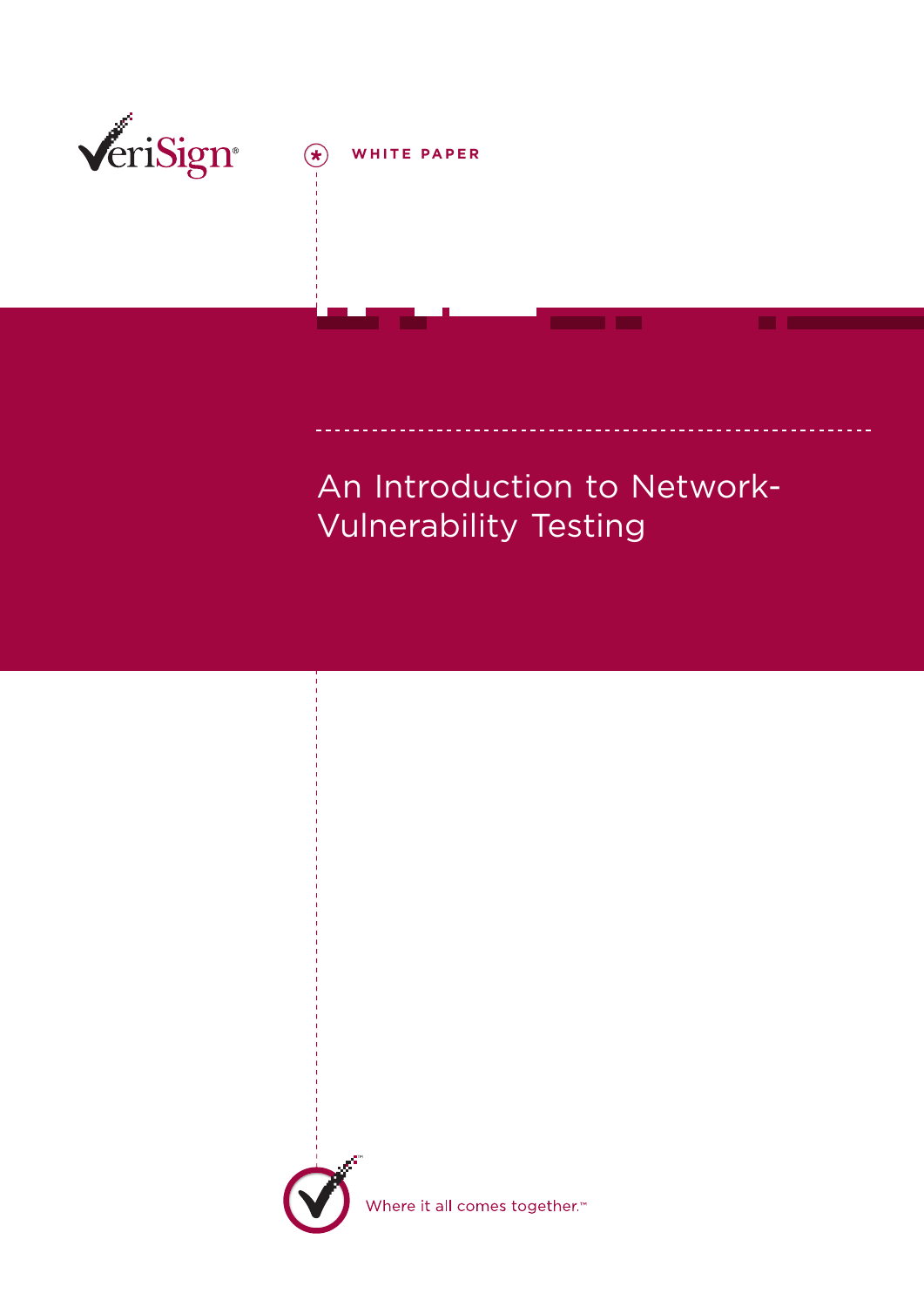

#### $\bigl(\bigstar$ **WHITE PAPER**

#### **C ONTENTS**

### + Introduction 3 + Penetration-Testing Overview 3 Step 1: Defining the Scope 4 Step 2: Performing the Penetration Test 5 Step 3: Reporting and Delivering Results 5 + VeriSign SecureTEST 6 + Summary 7 + Glossary 8



Where it all comes together.<sup>™</sup>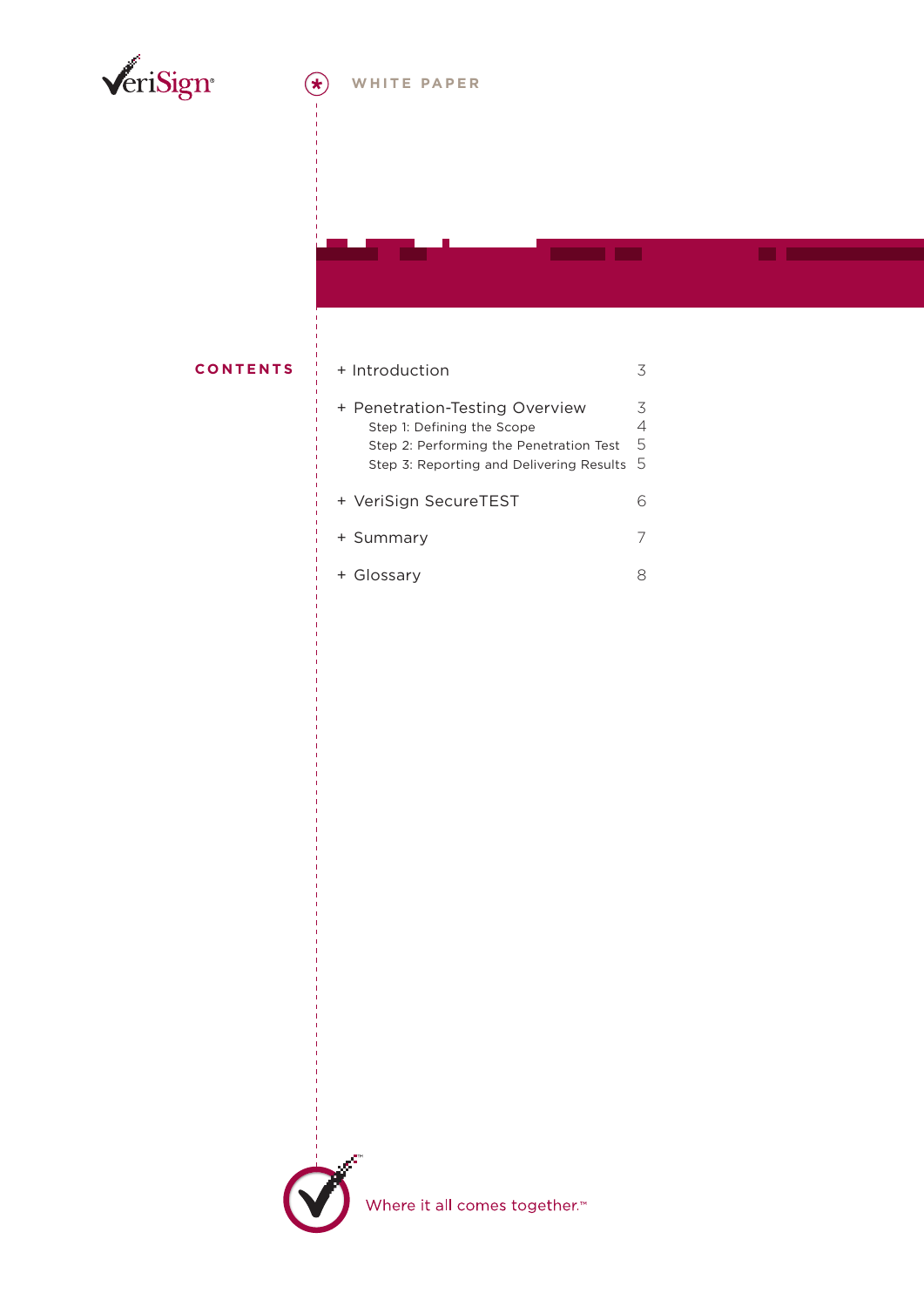

## Introduction

As electronic commerce, online business-to-business operations and global connectivity have become vital components of a successful business strategy, enterprises have adopted security processes and practices to protect information assets. Most companies work diligently to maintain an efficient, effective security policy, implementing the latest products and services to prevent fraud, vandalism, sabotage and denial-of-service (DoS) attacks. However, many enterprises overlook a key ingredient of a successful security policy: they do not test the network and security systems to ensure that they are working as expected.

Network-penetration testing - using tools and processes to scan the network environment for vulnerabilities - helps refine an enterprise's security policy, identify vulnerabilities and ensure that the security implementation actually provides the protection that the enterprise requires and expects. Regularly performing penetration tests helps enterprises uncover network-security weaknesses that can lead to data or equipment being compromised or destroyed by exploits, Trojan horses, DoS attacks and other intrusions. (Definitions for many industry-related terms are provided in the glossary that follows.) Testing also exposes vulnerabilities that may be introduced by patches and updates or by misconfigurations on servers, routers and firewalls.

SecureTEST®, a VeriSign security-scanning service, uses proven methodologies and tools to detect vulnerabilities in the enterprise's network and then to recommend repairs or corrections if necessary. SecureTEST services can be tailored to an enterprise's specific needs and include three levels of assessment. As the industry leader in trust services, VeriSign has the expertise, experience, and technology to recognise and detect security vulnerabilities and provide effective, enterprise-wide solutions for them.

# Penetration-Testing Overview

The overall objective of penetration testing is to discover areas of the enterprise network where intruders can exploit security vulnerabilities. Various types of penetration testing are necessary for different types of network devices. For example, a penetration test of a firewall is different from a penetration test of a typical user's machine. Even a penetration test of devices in the DMZ (demilitarised zone) is different from performing a scan to see whether network penetration is possible. The type of penetration test should be weighed against the value of the data on the machine being tested and the need for connectivity to a given service.

The penetration-testing process has three primary components:

- Defining the scope.
- Performing the penetration test.
- Reporting and delivering results.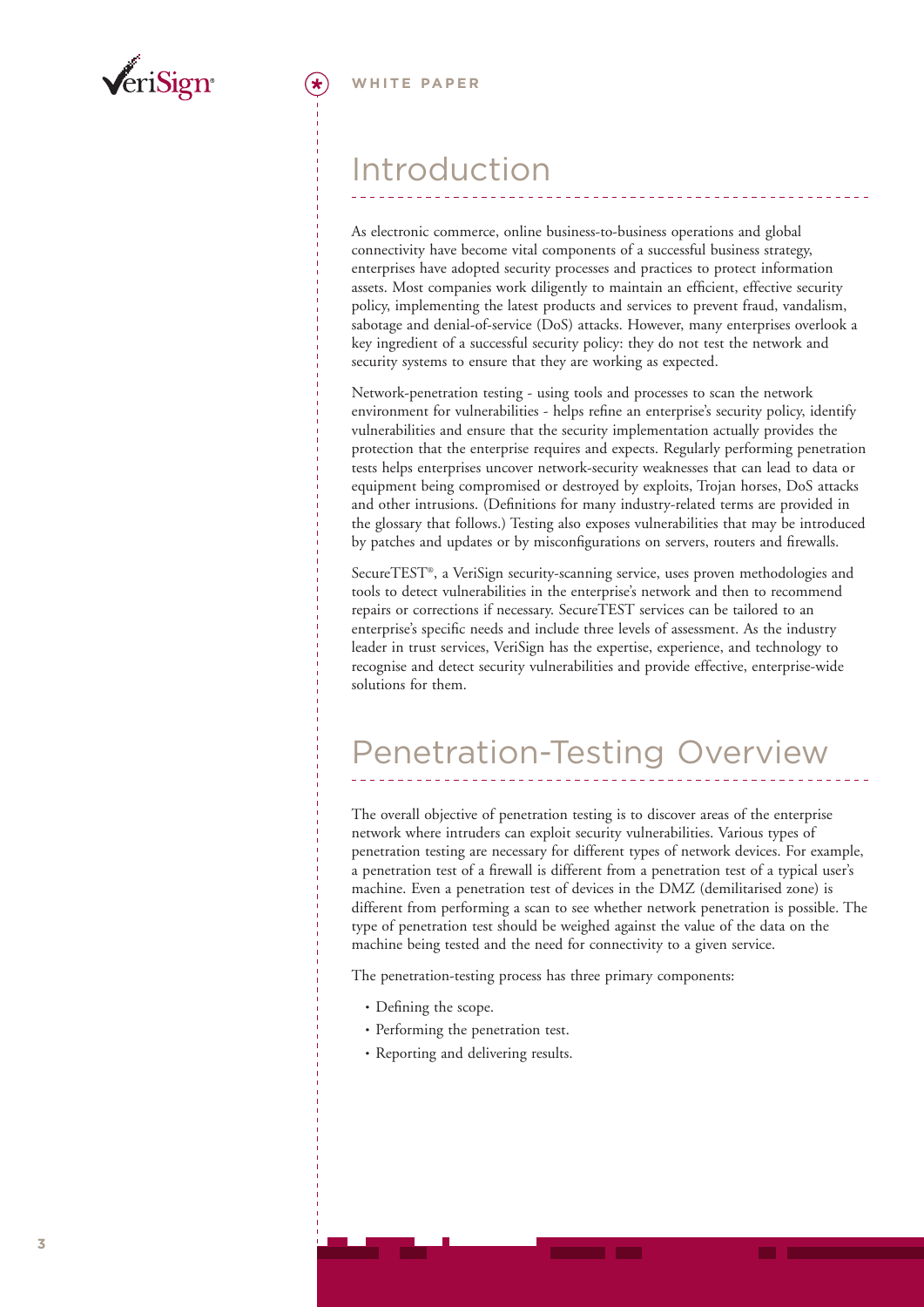

#### **+ Step 1: Defining the Scope**

Before a penetration test can be launched, the enterprise must define the scope of the testing. This step includes determining the extent of testing, what will be tested, from where it will be tested and who will test it.

#### Full-Scale vs. Targeted Testing

An enterprise must decide whether to conduct a full-scale test of the entire network, target specific devices, such as the firewall or both. It is usually best to do both in order to determine the level of exposure to the public infrastructure, as well as the security of individual targets.

For example, firewall policies are often written to allow certain services to pass through them. The security for those services is placed on the device performing those services and not at the firewall. Therefore, it is necessary to test the security of those devices as well as the firewall. Some of the specific targets that should be considered for penetration testing are firewalls, routers, Web servers, mail servers, File Transfer Protocol (FTP) servers and domain-name-system (DNS) servers.

#### Devices, Systems, and Passwords

In defining the scope of the project, the enterprise must also decide on the range of testing. For example, is it looking only for vulnerabilities that could lead to a compromise of a device, or is it also searching for susceptibility to DOS attacks? In addition, the enterprise must decide whether it will allow the security team to hack its password file to test its users' choice of passwords and whether it will subject its devices to password grinding across the network.

#### Remote vs. Local Testing

Next, the enterprise must decide whether the testing will be performed from a remote location across the Internet or on site via the local network. This decision is dictated to a large degree by targets selected for testing and by current security implementations. For example, a remote test of a machine behind a firewall that hides network-address translation for Internet access will fail if the firewall appropriately prevents access to the machine. However, testing the same firewall to see whether it will protect users' computers from a remote scan will be successful.

#### In-House vs. Outsourced Testing

After the scope of the testing has been determined, the IT team must decide whether to use in-house resources to perform the testing or to hire outside consultants. Inhouse testing should be chosen only if an enterprise lacks the funds to hire outside consultants, or if the data is so sensitive that no one outside the company should view it. In all other cases, hiring outside consultants is recommended.

Outside security consultants are highly trained and have worked with hundreds of networks, bringing specific expertise and broad experience to the testing process. In addition, they help ensure an unbiased and complete testing procedure. Security consultants continuously research new vulnerabilities, invest in and understand the latest security-testing hardware and software, recommend solutions for resolving problems and provide additional personnel for the testing process. Enterprises can take advantage of the experience and resources of outside security consultants to help ensure thorough, properly executed penetration tests.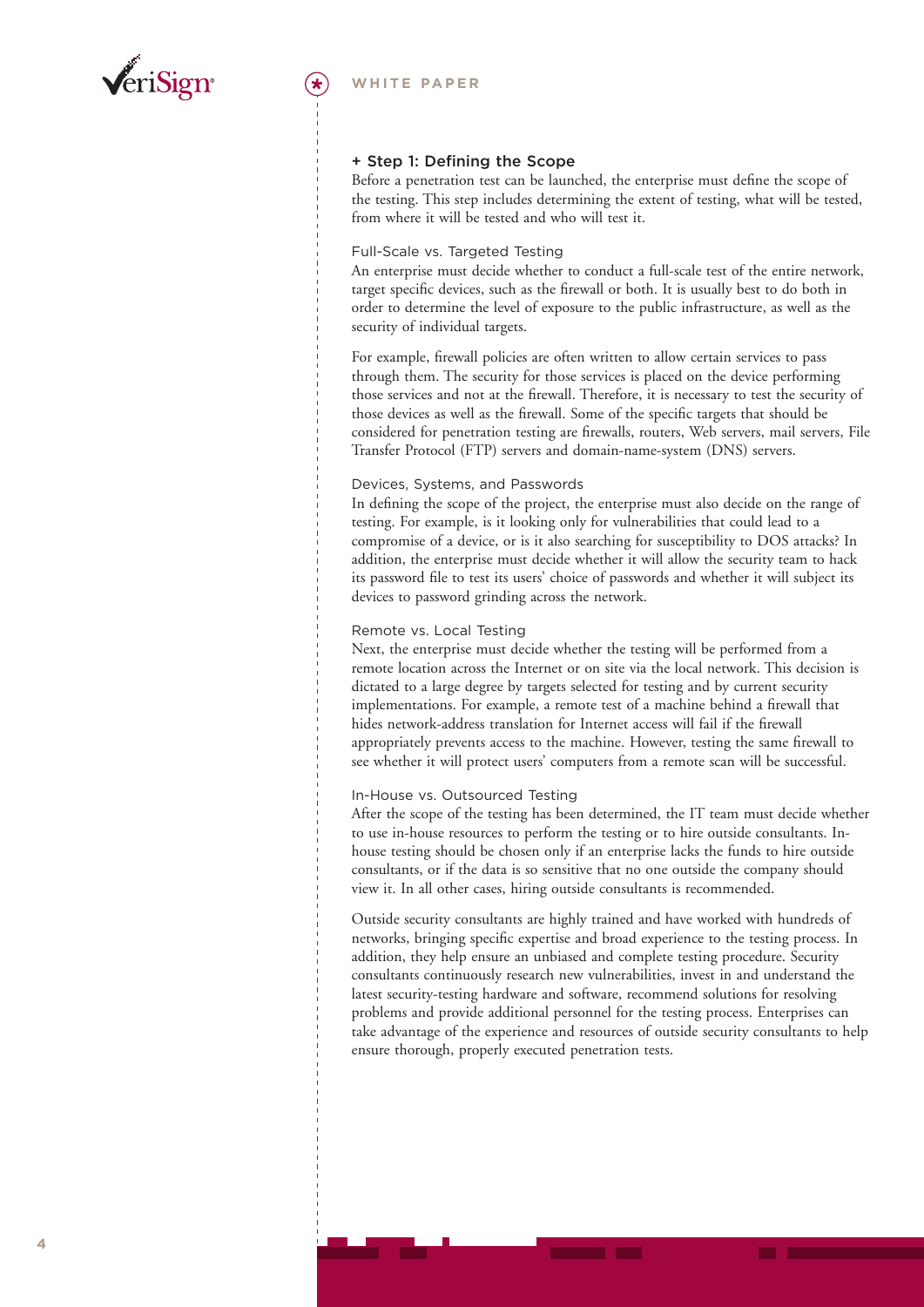

### **+ Step 2: Performing the Penetration Test**

Proper methodology, involving gathering information and testing the target environment, is essential to the success of the penetration test. The testing process begins with gathering as much information as possible about the network architecture, topology, hardware and software in order to find all security vulnerabilities.

Researching public information such as whois records, U.S. Securities Exchange Commission (SEC) filings, business news articles, patents and trademarks not only provides security engineers with background information, but also gives insight into what information hackers can use to find vulnerabilities. Tools such as ping, traceroute and nslookup can be used to retrieve information from the target environment and help determine network topology, Internet provider and architecture. Tools such as port scanners, NMAP (Network Mapping), SNMPC (the Simple Network Management Protocol on a PC), and NAT (the NetBios Auditing Tool) help determine hardware, operating systems, patch levels and services running on each target device.

Once information about all the targets has been assembled, the security engineers use it to configure commercial scanning tools such as the Internet Security Systems®, Internet Scanner®, the McAfee® CyberCop® Scanner and freeware tools such as Nessus and Satan to search for vulnerabilities. The use of these commercial and freeware tools greatly speeds up the scanning process. After the vulnerability scanning has been completed, the output is examined for false positives and false negatives.

Any vulnerability suspected of being false is re-examined or re-tested using other tools or custom scripts. To test for new vulnerabilities that have not been updated into the commercial or freeware scanners, the security engineers perform additional tests and run recently released exploits. (This latter step is necessary because new exploits are released every day, and it may be several weeks or months before these vulnerabilities are included in the vulnerability databases of the automated scanning tools.)

Once scanning has been performed, the security engineers can test for additional items defined in the scope of the penetration test, including password vulnerabilities and DOS attacks. To test for such attacks in a production environment without risking device outage, an enterprise can create a duplicate image of the production device and then place the image on similar hardware for testing.

### **+ Step 3: Reporting and Delivering Results**

After completing penetration testing, security engineers analyse all information derived from the testing procedure. Then they list and prioritise vulnerabilities, categorise risks as high, medium or low and recommend repairs if vulnerabilities are found. They may also provide resources, such as Internet links, for finding additional information or obtaining patches to repair vulnerabilities.

The final report may include the following parts:

• An executive summary summarising the penetration test findings and disclosing information concerning both strong and weak aspects of the existing security system. Key points of the test findings are also included.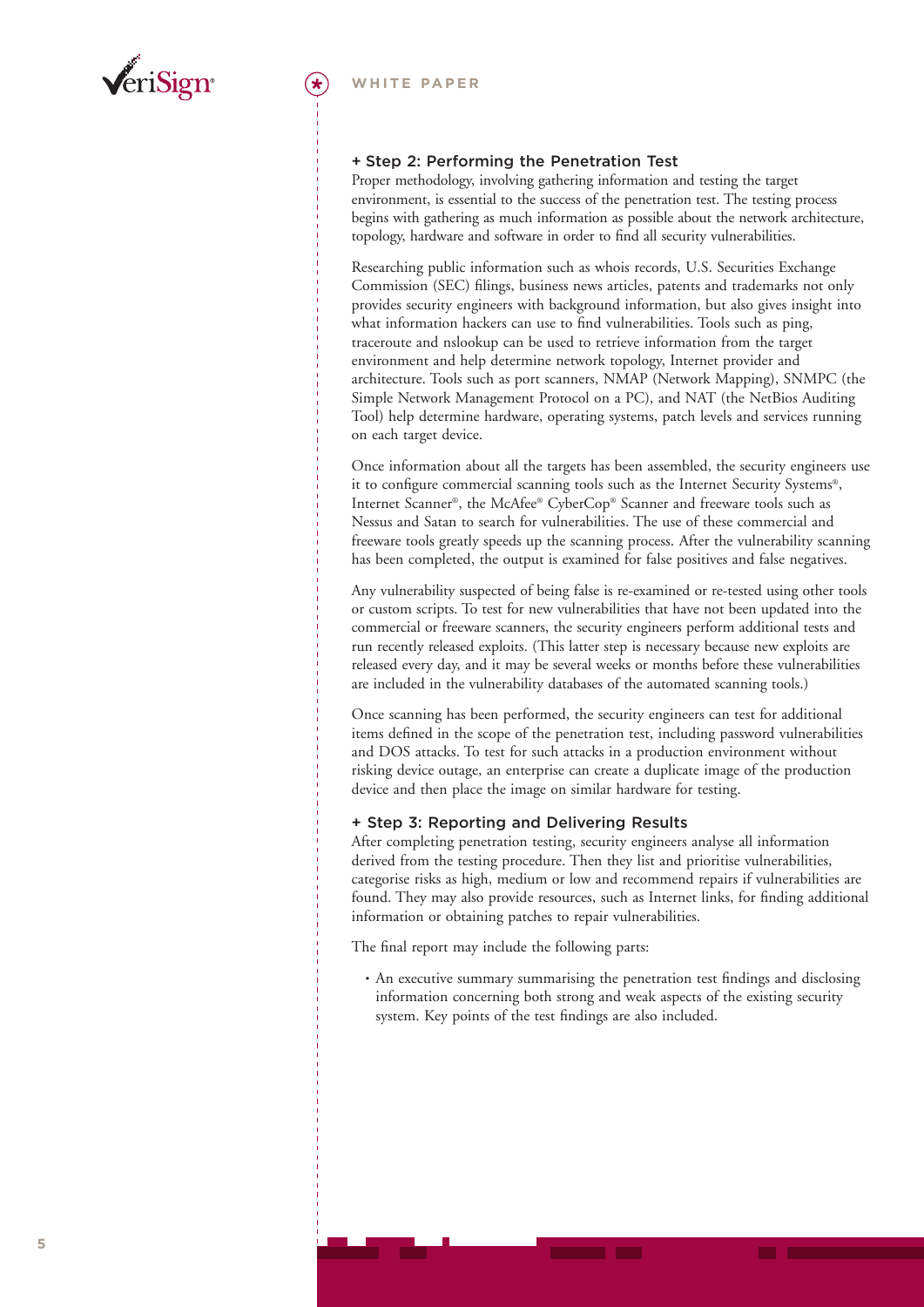

#### **WHITE PAPER**

- A more technically detailed report of the findings listing information about each device's vulnerabilities, categorising and prioritising risks and making recommendations about repairs, including providing additional technical information on how to repair any vulnerability.
- Additional information, such as raw scanner output, whois records, screenshots and diagrams, as well as relevant RFCs and white papers, included in an appendix.

## VeriSign SecureTEST

VeriSign, which has more than 20 years of experience in delivering robust, reliable security consulting solutions, can assist enterprises in every phase of networkpenetration testing. The VeriSign® SecureTEST Vulnerability Assessment Service helps identify areas of the enterprise's network where intruders can exploit security vulnerabilities to gain unauthorised information about internal networks, gain access to restricted information, maliciously modify or destroy information or deny authorised users or customers access to the network's information resources.

To accommodate the unique needs of each enterprise, the VeriSign SecureTEST service offers three levels of service, described below.

#### Common Vulnerability Assessment

The Common Vulnerability Assessment (CVA) is a remote security test that focuses on the services personnel most commonly misconfigure and intruders most commonly exploit. It also focuses on the most probable means of unauthorised access. A professional security engineer not only interprets the scanner output but also creates an executive summary and recommendations report.

#### Secure Device Assessment

The Secure Device Assessment (SDA) is an on-location, device-configuration test that includes an architectural review of device deployment, operating-system configuration and device and policy configuration. This assessment is similar to an audit, except that it includes scanning services when necessary.

#### Secure Exploit Assessment

The Secure Exploit Assessment (SEA) is a penetration study that encompasses all aspects of the CVA and includes additional vulnerability research, DNS auditing, full enumeration including NetBios and Windows NT- and UNIX-specific issues, penetration attempts with multistage attacks and custom attack methodologies. Additional options include brute-force password cracking and grinding, blind scanning, war dialling and testing for DoS attacks and social engineering.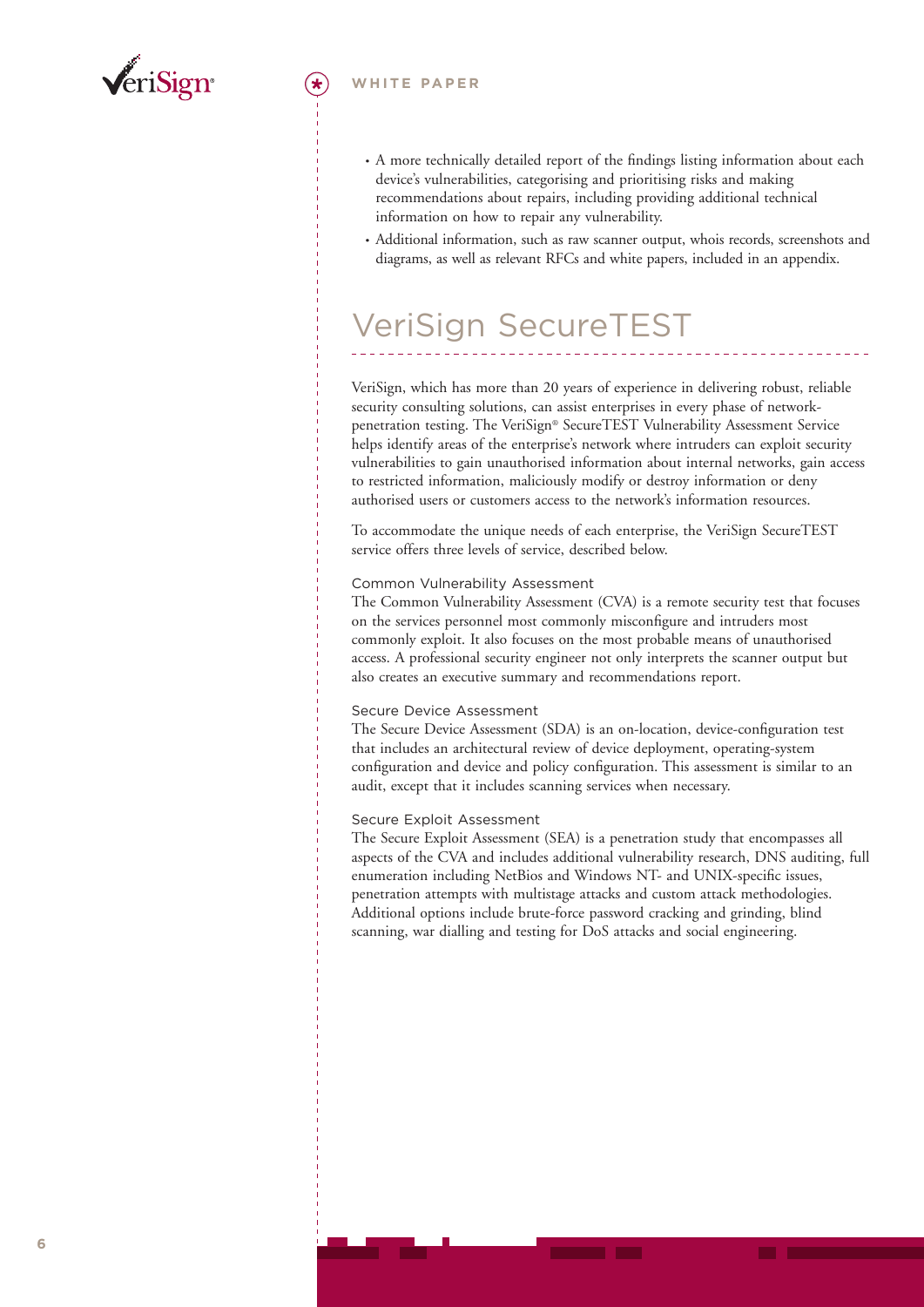

### Summary

Although most enterprises have invested heavily in security products and services to protect their networks and operating systems from malicious or accidental destruction and loss of services and information, many do not take the critical additional step of ensuring that these security measures are properly implemented and enforced.

Penetration testing is a vital component of a comprehensive security programme. By thoroughly scanning and testing the network environment, a properly executed penetration test helps identify vulnerabilities in the network and prevent loss or compromising of sensitive data. VeriSign SecureTEST Vulnerability Scanning Assessments provide varying levels of penetration testing depending on the needs of the enterprise. Using solid methodologies and a range of state-of-the-art tools and processes, the VeriSign assessment team employs its experience and expertise to identify, analyse, and prioritise security vulnerabilities. Working with the enterprise's internal security team, the VeriSign team can develop long-range solutions to provide a comprehensive, scalable and robust security solution.

For more information about VeriSign Managed Security Service, please call 0800 032 2101 or email sales@verisign.co.uk.

**Visit www.verisign.co.uk for more information.**